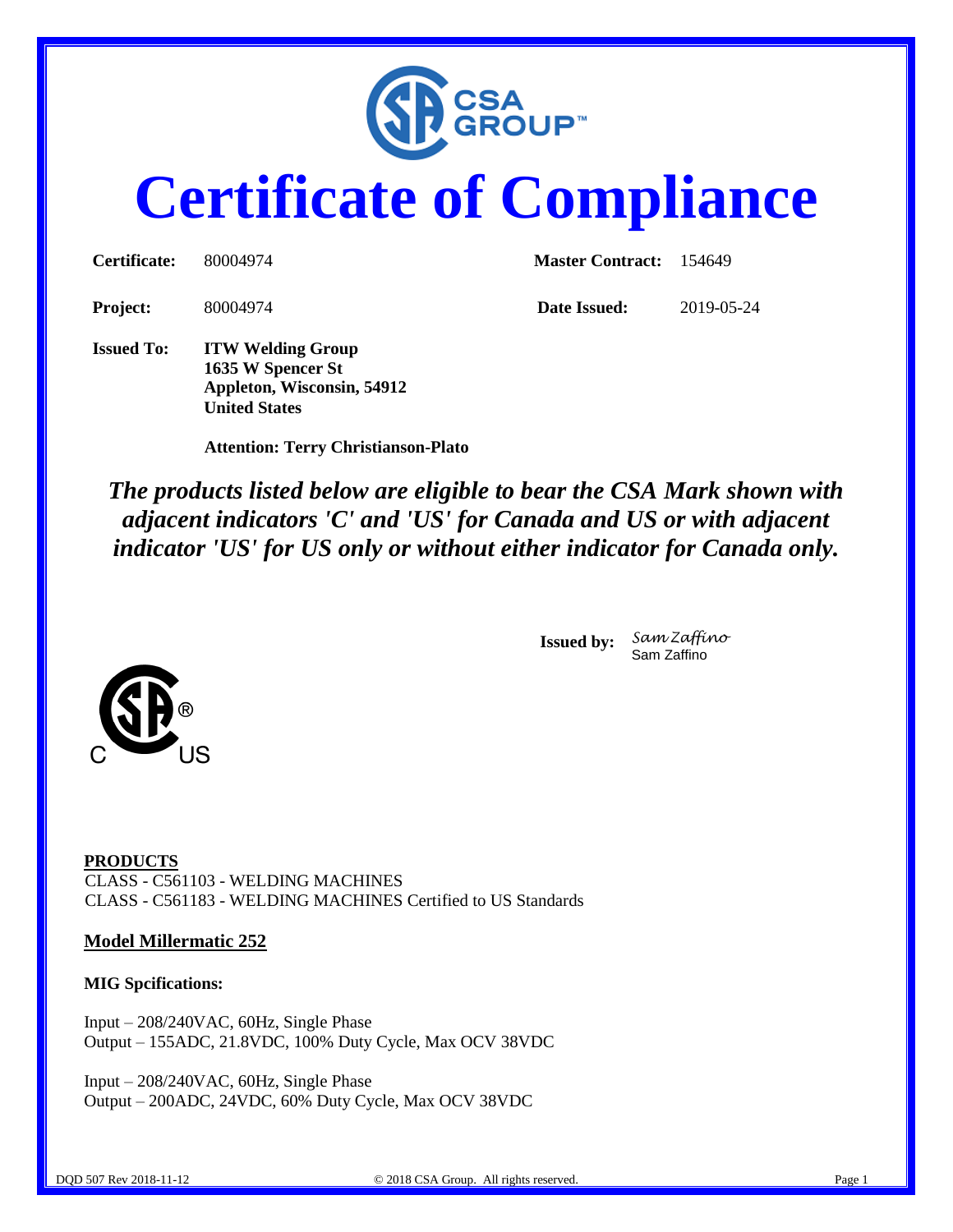

**Certificate:** 80004974 **Project:** 80004974

**Master Contract:** 154649 **Date Issued: 2019-05-24**

Input – 208/240VAC, 60Hz, Single Phase Output – 250ADC, 26.5VDC, 40% Duty Cycle, Max OCV 38VDC

#### **Input Current Specification:**

U<sub>1</sub>: 240 VAC, I<sub>1max</sub>: 56.4A, I<sub>ieff</sub>: 44.7A U<sub>1</sub>: 208 VAC, I<sub>1max</sub>: 64.2A, I<sub>ieff</sub>: 48.2A

#### **APPLICABLE REQUIREMENTS**

| $CAN/CSA - E60974-1$    | - Arc Welding Equipment; Part 1: Welding Power Source. |
|-------------------------|--------------------------------------------------------|
| <b>ANSI/IEC 60974-1</b> | - Arc Welding Equipment; Part 1: Welding Power Source  |